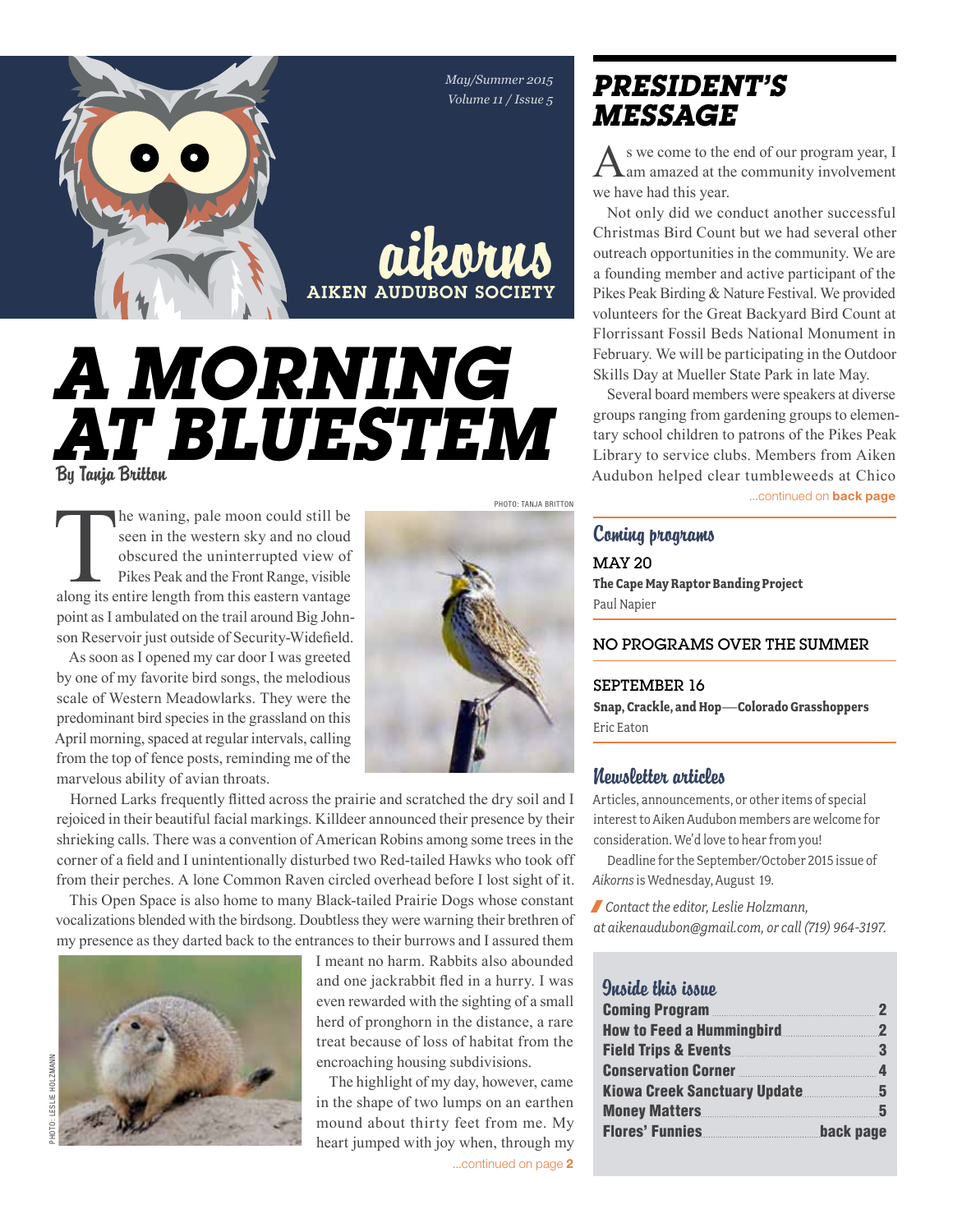# *May 20/ Paul Napier Cape May Raptor Banding*

Join us for Paul Napier's presentation on "The Cape May Raptor Banding Project," which will cover a brief history, some impresoin us for Paul Napier's presentation on "The Cape May Raptor sive Project statistics, how the Project contributes to science projects, and portraits and facts about the raptors banded. There will be lots of great close-up photographs.

Paul Napier has been banding raptors since 1988. He started out as a birdwatcher, then discovered raptors and never recovered. He has traveled extensivelyin the U.S. and abroad in order to learn more

about the many exciting birds of prey that share our environment. Paul has been President of the Cape May Raptor Banding Project since the early 2000s.

Aiken Audubon programs are free and open to the public. They are held at the Colorado Parks and Wildlife building located at 4255 Sinton Road. Coffee and socializing is at 6:30 pm and programs begin at 7 pm. Please use the back entrance. *Note:* Sinton Road runs parallel to I-25 on the east side, between Garden of the Gods Road and Fillmore Street.

#### Bluestem... continued from front page

binoculars, I identified two Burrowing Owls, staring right back at me with their intensely yellow eyes. Even though I had been aware that these owls take up residence in prairie dog burrows, heretofore they had eluded me. I will never forget this special encounter.

The variety of the prairie, so close to our front steps, never ceases to amaze me, and I hope we continue to promote Open Spaces to preserve habitat, wildlife and flora without which the quality of our lives would be much reduced.  $\mathcal{H}$ 





Photo: leslie holzmann

# *how to feed a hummingbird*

Hummingbirds have arrived for the summer, and the easiest way to see them is to hang out a feeder. While 90% of their diet is protein from insects and other tiny creatures, sugar water is always appreciated. Simply mix 1 part granulated sugar with 4 parts water, heat to dissolve (or boil to sterilize for a longer life), cool, and serve. No red dye is needed (it may be harmful), and avoid alternate sweeteners. Finally, be sure to keep your feeders clean! That black mold that grows

in the sugar water is lethal to the tiny birds. As a rule, change the sugar solution and thorough

clean the feeder at least every three days. If you wouldn't drink out if it yourself, don't offer it to them. The birds will thank you.



### Aiken Audubon Board Members

President Christine Bucher (719) 596-2916 baccab@aol.com

#### Vice President

Frank Dodge (719) 549-0651

**SECRETARY** Risë Foster-Bruder (719) 282-7877

Treasurer Gary Conover (719) 635-2505 gary1gc@yahoo.com

#### Program Chair

Deborah Barnes-Shankster (303) 947-0566 kfoopooh@yahoo.com

Conservation Chair

Jackie Heyda (719) 487-8485

#### PUBLICITY CHAIR

Christine Bucher (719) 596-2916 baccab@aol.com

Education Chair Position Open

Field Trips Mel Goff melgoff@comcast.net

Kiowa Creek Liaisons Jeannie & Ron Mitchell vancerus@earthlink.net

Aikorns Editor/Web Leslie Holzmann (719) 964-3197 aikenaudubon@gmail.com

PHOTO: TANJA BRITTO

**HOSPITALITY** Kathy Minch (281) 435-6850 kathydaboo@gmail.com

Christmas Count Tyler Stuart (719) 661-9308 tylerhstuart@gmail.com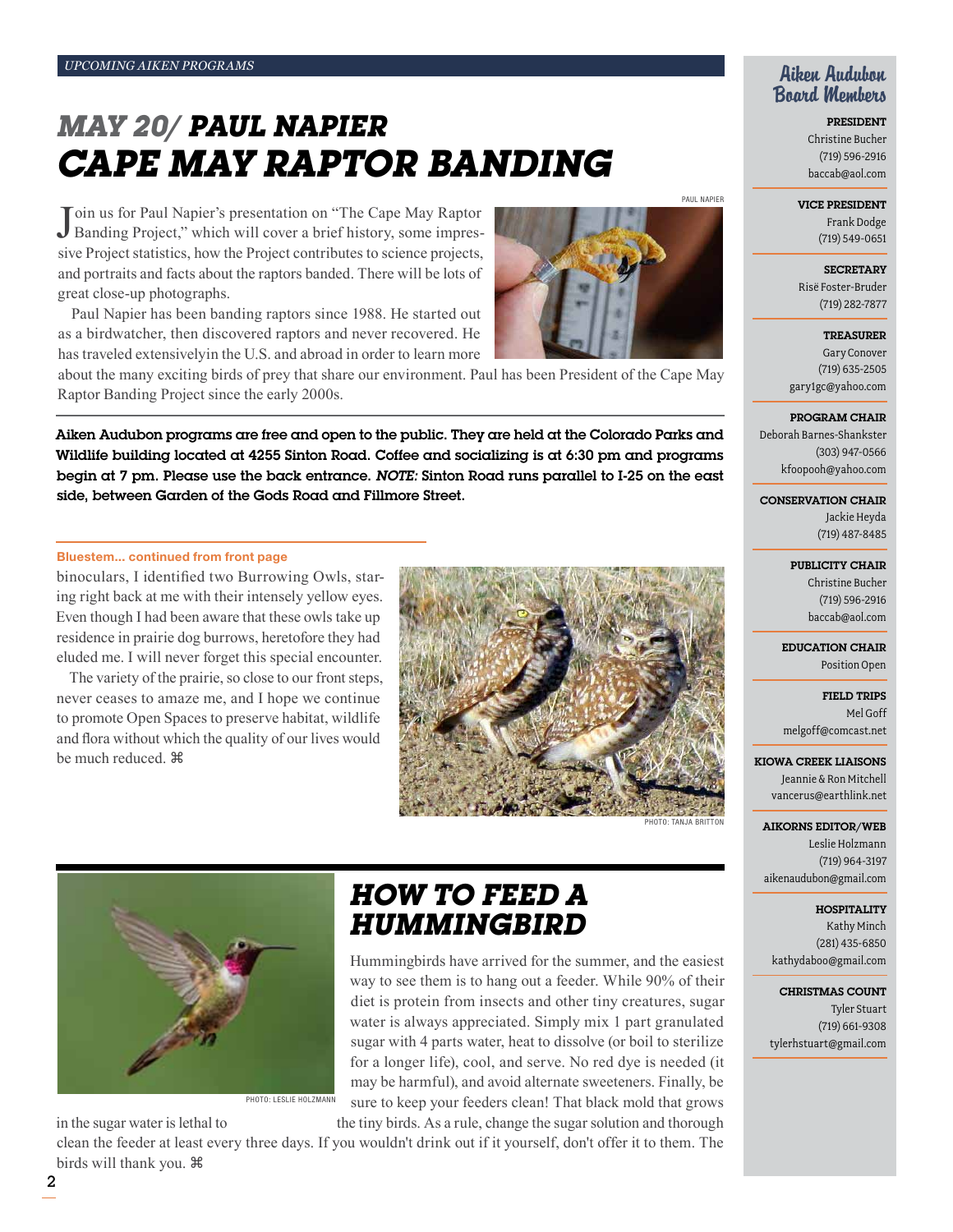## Aiken Audubon Field Trips & Events

Everyone is welcome on Aiken field trips, regardless of experience level or membership in Audubon. Contact trip leader for details and to let them know you are coming. Remember to pack your binoculars, scope (if you have one), field guide, water, snack or lunch, hat, rain gear, sun screen, bug spray, camera(?), and some gas money for the drivers. No dogs are allowed.

*Note:* In cases of extreme weather, trips may be cancelled. If this might be a possibility, please contact the trip leader an hour before the scheduled meeting time. To receive e-mailed reminders of upcoming field trips and notices of last-minute cancellations, send your name and e-mail address to AikenAudubon@gmail.com.

#### *Thursday, May 14, 6:30 am or 7:30 am Chico Basin Ranch*

Chico Basin Ranch will be the site of the annual migration field trip led by John Drummond. Don't miss this opportunity to see what great species are passing through or arriving to stay the summer. Plan to bring all the essentials: water, sun screen, bug repellent, binoculars, snacks, and a good attitude.

Meet at the Hanover Fire Station at 7:30am, or the Woodmen Park & Ride at 6:30am SHARP!! Chico Basin Ranch charges \$10 per person (group rate), unless you have an annual pass.

This trip is limited to 16 participants, and sign-up is with John through email only: jxdrummo@aol.com.

### *Saturday, May 9 & 16, 7 – 11:30 am Fountain Creek / Bear Creek Spring Bird Counts*

Birding enthusiasts of all ages and abilities are invited to participate in a citizen science project counting species and populations in Fountain Creek (May 9) and Bear Creek (May 16) Parks. A \$5 donation for bird seed is requested. Reservations are required. Call Fountain Creek at 520-6745 and Bear Creek at 520-6388, or email Stephen.Getty@ColoradoCollege.edu.

#### *Sunday, May 17, 7:30 am – noon Aiken Canyon Preserve*

Join us for a four mile, moderately strenuous, hike at the Nature Conservancy's Aiken Canyon Preserve. The preserve is named after ornithologist Charles Aiken, just as our Audubon chapter is. Aiken Canyon is one of the last high-quality examples of the southern Front Range foothills ecosystem. The preserve is composed of a mosaic of habitat types, including shrublands, tallgrass prairie meadows, pinyon juniper woodlands and mixed coniferous woodlands.

The hike will take about 3 and 1/2 hours. Come prepared—we recommend bringing water, a wide brimmed hat and good hiking boots. We can have lunch at the Field Station after the hike.

Take 115 south from S. Academy Blvd. for 11.5 miles to Turkey Canyon Ranch Road (located 0.1 mile south of milepost 32), Turn right (west) and drive 200 yards to the preserve parking area.

To sign-up contact Gary Conover, gary1gc@yahoo.com or 635- 2505 for more information.

## More trips online!

For the latest information on field trips and events: **www.AikenAudubon.com**

#### *Saturday, June 6, 8:30 am Lake Manitou*

Join leader Jeff Jones for a walk around beautiful Lake Manitou in Teller County, just north of Woodland Park. Last year this trip saw almost 60 species.

The trip is limited to 20 participants. The cost is \$6.00 per car (\$3.00 if you have a National Parks Pass.) Meet at the south parking area. Bring water, sunscreen, a hat, and snacks. To sign-up, contact Jeff Jones at jjones@jonesTC.com

#### *Sunday, June 14, 8 – 11 am Kiowa Creek Sanctuary*

This is our first trip back after the devastating fires of 2013. Come see how nature is reclaiming the burned areas. We hear that birds are in abundance. What will you see? If folks are interested, an eastern El Paso County extension is available after the hike. (Lunch or snack as needed, but we'll be eating on the go.)

Meet at the front gate (10165 Hodgen Road in Black Forest). The trip is led by Aaron Shipe. For questions and to sign up, contact Jeannie Mitchell, vancerus@earthlink.net.

#### *Monday, June 29, 7 am – 3:30 pm Blooms, Butterflies, and Birds*

Join Eric and Heidi Eaton in exploring the biological diversity of Emerald Valley, a montane forest and meadow off Old Stage Road. Slipper orchids and other native plants will be top priority, followed by butterflies, then birds such as possible Band-tailed Pigeon, flycatchers, kinglets, vireos and hummingbirds. Consider bringing a camera. The hike is several miles uphill.

Meet at Cheyenne Mountain High School east parking lot to carpool. High clearance vehicles are recommended. Bring the usual things (including the ability to ford small streams).

Reservations are required. Group size is limited to 12 people as parking is limited at the site.

Contact Heidi Eaton at hcgenter@gmail.com for more information and to let her know you are coming.

Photo: leslie holzmann

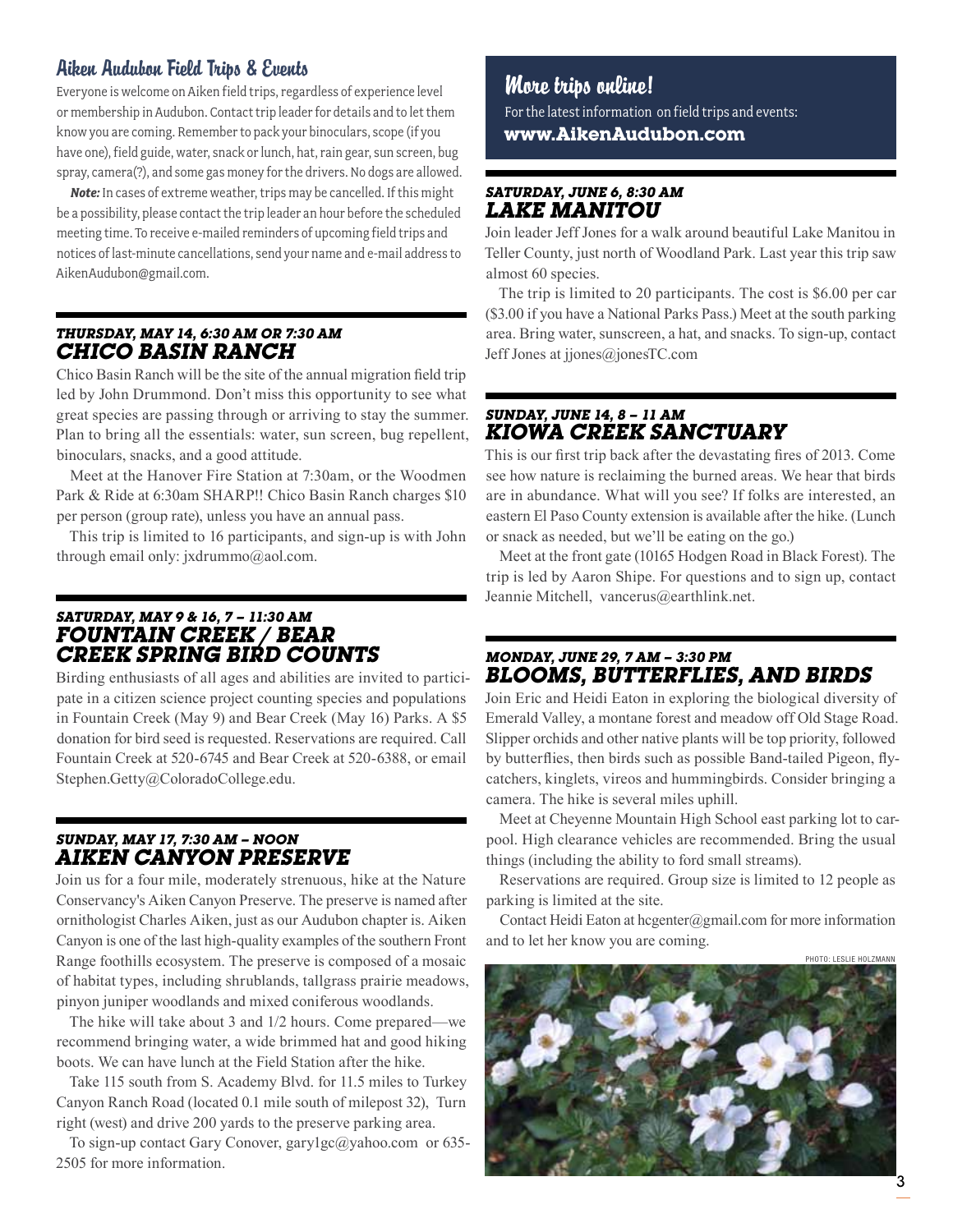# *Greater Sage-grouse get needed protection*

#### *Nation's First Greater Sage-Grouse Conservation Bank*

Cheyenne, WY–Senior officials from the U.S. Department of the Interior and U.S. Fish and Wildlife Service joined Wyoming Governor Matt Mead today in announcing the launch of the nation's first conservation bank for greater sage-grouse. The bank will manage a vast expanse of central Wyoming for sage-grouse, mule deer and other wildlife, allowing energy development and other economic activities to proceed on lands elsewhere in the state. The project ranks as the largest conservation bank in the country.

In 2010, the Service determined that the greater sage-grouse warranted protection under the Endangered Species Act (ESA), but was precluded by higher priorities. Since then, a remarkable, broad-based coalition of stakeholders has come together across the bird's 165 million-acre, 11-state range to address threats in an effort to prevent a listing. Market-based mitigation tools like conservation banks, and the financial incentives they provide, help conserve the habitat required for abundant, well-distributed



sage-grouse populations.

Most of the Sweetwater River Conservancy Conservation Bank is classified as core sage-grouse habitat by the State of Wyoming, a designation applied to areas of the highest sage-grouse populations. In addition to sage-grouse, the Conservancy will manage the property for the benefit of other wildlife and to improve water quality and flows on the property. The Wyoming Stock Growers Agricultural Land Trust has been selected to hold and administer the conservation easements in perpetuity.

# *Restoring one of the last freeflowing rivers in Colorado*

#### By Jackie Heyda

The April/May 2015 Nature Conservancy magazine has an article in the Nature section about Colorado. The Nature Conservancy is working on "restoring one of the last freeflowing rivers in Colorado". This river is the Yampa River which flows west of Steamboat Springs before flowing into a broad, 15 mile long floodplain known as Morgan Bottom.

"The Nature Conservancy is working with partners to improve conditions for both the river and ranchers. Future projects include reestablishing native riparian trees and shrubs, realigning the stream channel and creating fish friendly structures that allow irrigators to receive water more reliably".

Terri Schulz, Colorado director of landscape science and management is hoping that this river restoration will serve as a model for other large river systems.

/ *For more information, go to http://www.nature.org/Colorado*

## *Wind farm project moving forward*

**WINDMILLS NEXT**<br>to the Paint Mines?<br>It appears so. The El<br>Paso County Board of<br>Commissioners recently approved a request to the Paint Mines? It appears so. The El Paso County Board of from NextEra Energy Resources to erect a number of windmills near Calhan.

As you might expect, the project is highly controversial. Proponents point out the improved infrastructure that will result with no tax dollars spent. The wind farm will be built with local labor, creating many jobs. And Xcel Energy, the owner of the electricity produced, points out this is a renewable energy source.

On the other hand, there is concern about having lines up on poles near an airport. How close will the turbines be to homes? How about the view from the Paint Mines? And of course, what will be the toll on resident and migrating birds?

If you're interested in learning more, the following sources have articles from a variety of viewpoints:

/ "Wind Farm Coming to Calhan," The New Falcon Herald: newfalconherald.com/ DisplayPrintArticle.php?ArticleID=8867

/ "Wind Farm Project Moving Forward," *The New Falcon Herald*: wind-watch.org/news/2015/03/07/ wind-farm-project-moving-forward/

/ "Proposed wind farm project draws ire of some El Paso County residents,", *The Gazette*: gazette.com/ proposed-wind-farm-project-draws-ireof-some-el-paso-county-residents/artic le/1545591#7XuQa181UiKBm9zl.99

/ Three-County Community Coalition Open Energy Forum (local residents' concerns): three-county.org/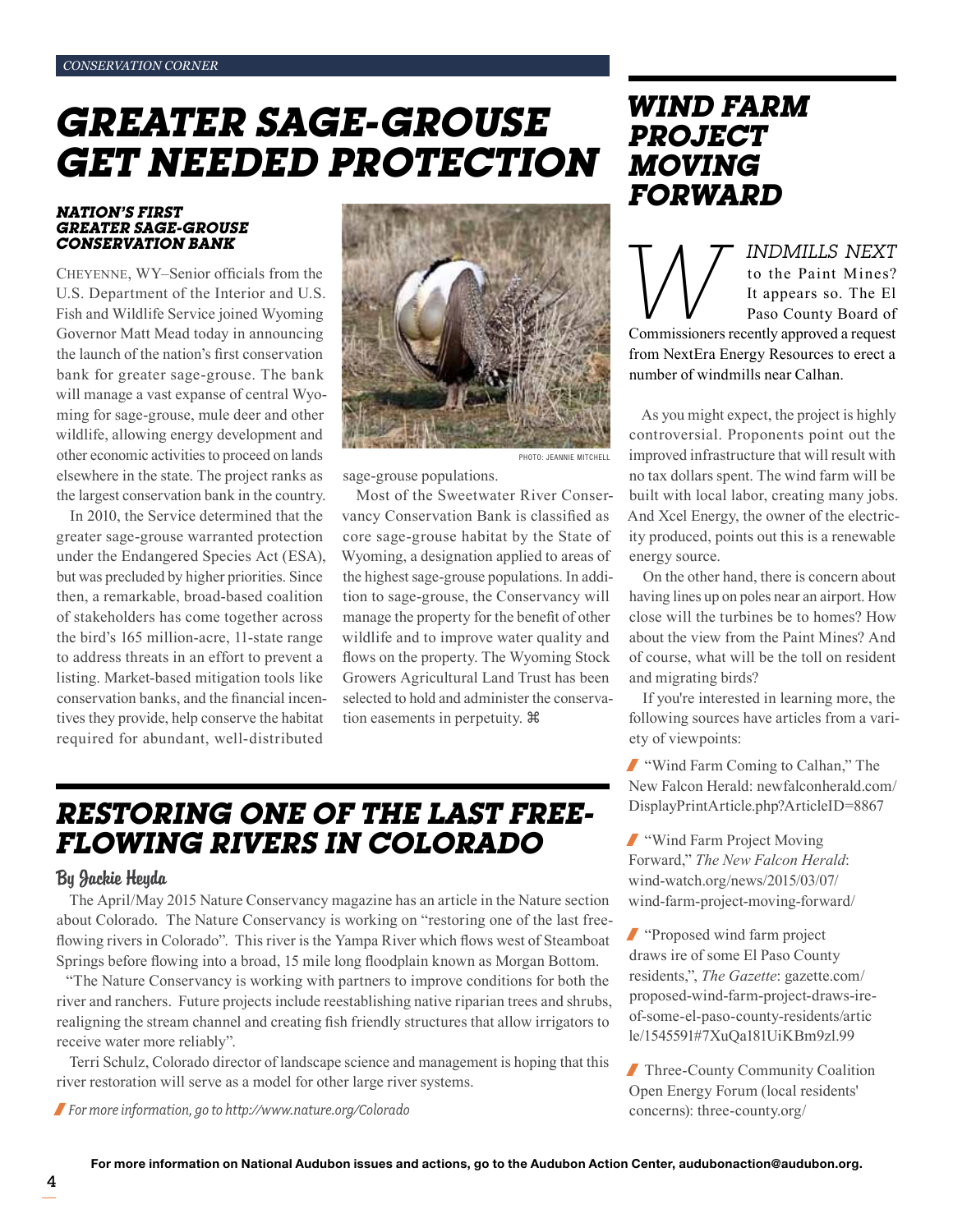## *Kiowa Creek Sanctuary UPDATE bRINGING BACK CATTLE, BENEFITTING BIRDS*

by Christine Bucher

*Kiowa Creek Sanctuary (KCS)* 

was deeded to National Audubon Society by "Ms. Janet" and is administered by Audubon Rockies, the regional office of the National Audubon Society. Aiken Audubon Society, as the local chapter closest to the property, works with Audubon Rockies to make KCS available for field trips as well as for flora and fauna surveys. The mission of Audubon Rockies is to be a strong, unified voice for an ethic of conservation in the Rocky Mountains, focusing on bird, other wildlife and their habitats, for the benefit of present and future generations.

The KCS is part of the Black Forest, a very critical, rare and threatened ecosystem. As a steward of KCS and all the wildlife that depends on it, Audubon is dedicated to conserving and improving the habitat



encompassed within the sanctuary.

To that end, Audubon Rockies and Corner Post Meats have partnered with the mutual goal of improving the habitat for birds and

other wildlife using domestic livestock grazing practices as a tool. Corner Post Meats is a Colorado, locally-owned and operated small ranching operation which is dedicated to raising pasture-raised meats.

Through proper livestock management, the habitat will be improved which will benefit birds and wildlife dependent on this unique and critical piece of property. When "Ms. Janet" owned the land, she leased grazing rights to the property and is fully aware of the current arrangement, as Audubon Rockies consulted with her.

Ranching and farming on similar "sanctuary" or "protected" lands has a precedent in Colorado. Chico Basin Ranch, Brett Gray Ranch and Zapata Ranch are all examples of active livestock management properties with a focus on conservation and preservation.

To arrange for field trips on the property, contact Jeannie and Ron Mitchell who are the Aiken Audubon liaisons to KCS. For more specific information contact Alison Lyon-Holloran, Executive Director at (970) 416-6931.

# *Money Matters*

by Christine Bucher

*IKEN AUDUBON*<br>
Society, while a chapter<br>
of National Audubon<br>
Society, is also its own<br>
501(c)3 entity. As such, donations made to Society, while a chapter of National Audubon Society, is also its own Aiken Audubon are tax-deductible to the full extent of the law.

Aiken Audubon has been more fortunate than other chapters around the state in its financial position. Unlike other chapters, we don't have to "charge" a membership fee. For the last several years we have created and successfully sold our own calendar featuring photographs of members of our chapter. An annual stipend, based on the number of national members as determined by National Audubon and assigned to our chapter, helps keep our fundraising needs to a minimum. And, your board manages the funds raised in a fiscally responsible manner.

Why make a gift? Because you can help make a difference in the local birding community. Over the past several years, we have been able to support the RMBO bird-banding station at Chico Basin Ranch, provide support to children's programs at the El Paso County Nature Centers and help bird research conducted by Dr. Brian Linkhart, Susan Craig and a few other individuals. We are a sponsor of the 2nd Edition of the Colorado Breeding Bird Atlas and supported the expansion at the Fountain Creek Nature Center with a sponsorship of new birding displays. We are a sponsor for the inaugural Pikes Peak Birding and Nature Festival. As part of the Colorado Audubon Council, we help fund the only environmental lobbyist working at the state capital, focused on environmental issues. Finally, each speaker for our programs is offered a stipend, although many decline to accept. And, occasionally

we schedule a program which requires a larger fee.

There are a few other expenses that need to be paid. Although we have a largely digital newsletter subscription list, a small number of hard copies are printed for distribution at locations in the community. Postcards are mailed to new members as assigned to Aiken Audubon by National Audubon, inviting them to visit our website and attend our meetings. There are some expenses associated with the snacks provided at meetings. And, as always, there are other unexpected expenses which arise from time to time.

Donations can be made via check or cash. Consider making a donation at the end of the year for tax benefits or as a gift in memory or in honor of a loved one. You will receive an official tax receipt for your records.

Finally, if you have any questions please don't hesitate to contact either Christine (President) or Gary (Treasurer). Their contact information can be found in the column on page 2.